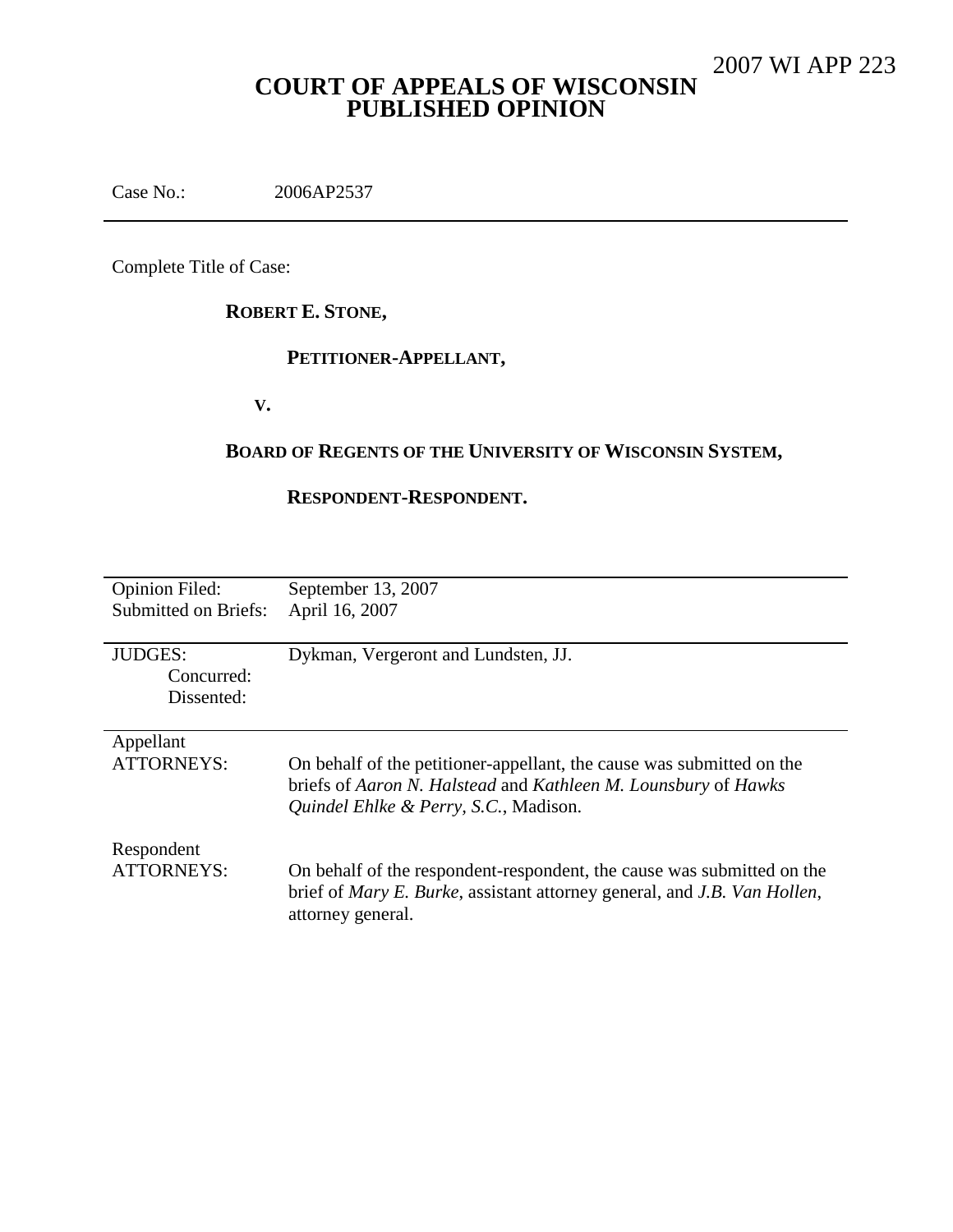# **2007 WI App 223**

### **COURT OF APPEALS DECISION DATED AND FILED**

### **September 13, 2007**

**David R. Schanker Clerk of Court of Appeals**

### **NOTICE**

**This opinion is subject to further editing. If published, the official version will appear in the bound volume of the Official Reports.**

**A party may file with the Supreme Court a petition to review an adverse decision by the Court of Appeals.** *See* **WIS. STAT. § 808.10 and RULE 809.62.**

**Appeal No. 2006AP2537**

**Cir. Ct. No. 2005CV2368**

### **STATE OF WISCONSIN IN COURT OF APPEALS**

**ROBERT E. STONE,**

### **PETITIONER-APPELLANT,**

**V.**

**BOARD OF REGENTS OF THE UNIVERSITY OF WISCONSIN SYSTEM,**

**RESPONDENT-RESPONDENT.**

APPEAL from an order of the circuit court for Dane County: C. WILLIAM FOUST, Judge. *Affirmed*.

Before Dykman, Vergeront and Lundsten, JJ.

¶1 LUNDSTEN, J. This is an open records law case. The requester, Robert Stone, appeals an order of the circuit court granting summary judgment against him and dismissing his mandamus action against the University of Wisconsin-Madison Survey Center. Admittedly, the University destroyed what it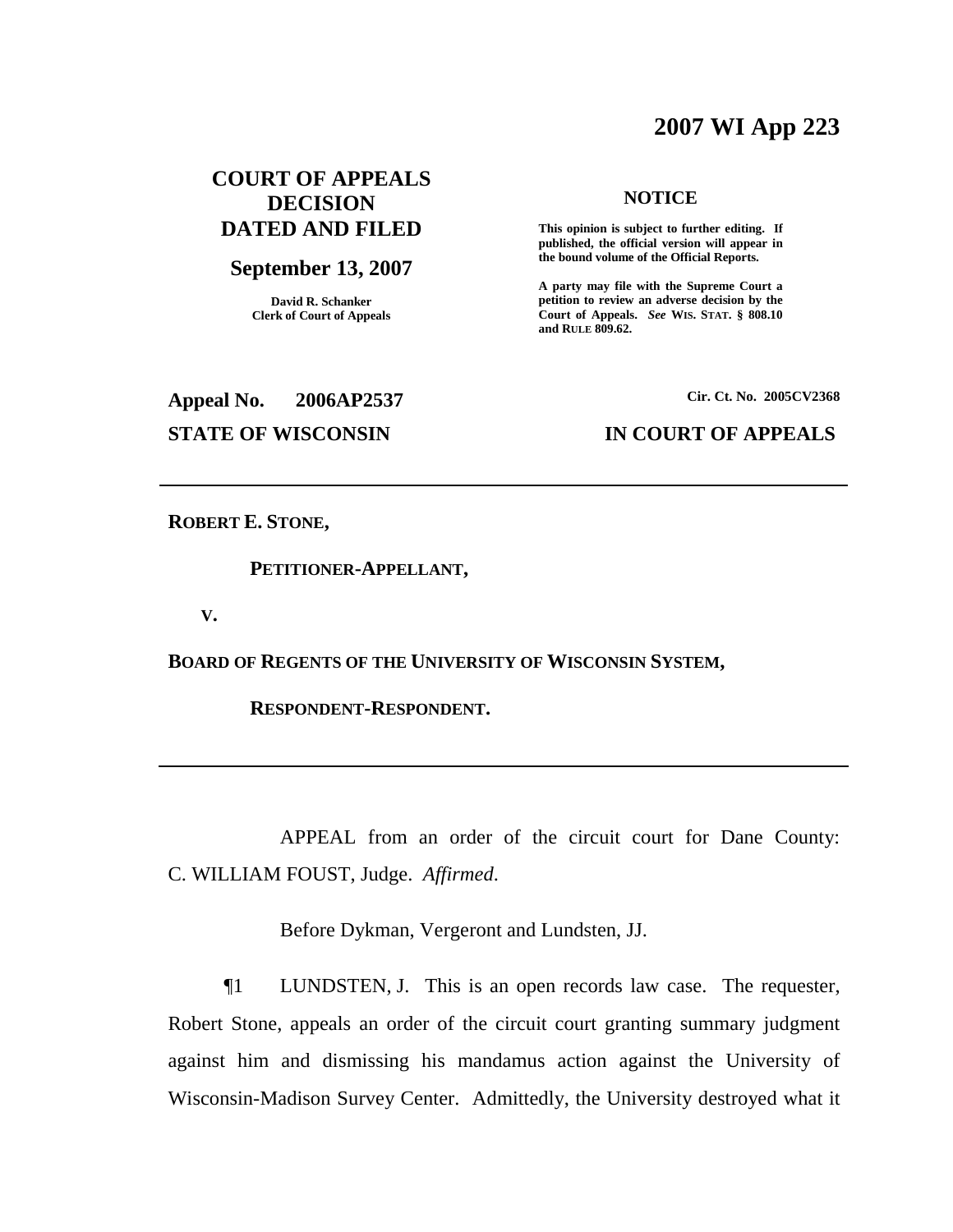believed were identical copies of otherwise available documents that were responsive to Stone's open records request. Stone suspects that some of these allegedly identical copies were not identical, but instead altered in some fashion. Stone contends that, once he submitted his open records request to the University, the University was prohibited, under WIS. STAT.  $\S$  19.35(5) (2003-04), from destroying any copies of responsive documents because such documents are "records" as defined by WIS. STAT. § 19.32(2). The circuit court disagreed. The court ruled that a copy of a "record" is not itself a "record" within the meaning of the open records law and, therefore, the University did not violate the prohibition on destroying requested records. We affirm the circuit court.<sup>2</sup>

### *Background*

¶2 Robert Stone was employed by the University of Wisconsin-Madison Survey Center. During 2004, Stone received information that he interpreted as indicating that a co-worker and Stone's immediate supervisor, Stephen Coombs, were actively working toward Stone's termination. On April 15, 2005, Stone served a written public records request on his supervisor's supervisor, John Stevenson. The request read, in pertinent part:

> This serves notice that under Wisconsin Statutes 19.35(1)(a) and 19.35(1)(am), I am requesting all correspondence and documents, electronic or otherwise, concerning or mentioning me by name or reference in any permutation or derivative, those concerning or mentioning

<sup>&</sup>lt;sup>1</sup> All references to the Wisconsin Statutes are to the 2003-04 version unless otherwise noted.

 $2\degree$  This case involves a single open records request to a single authority subject to the law. We do not address the situation in which an authority or legal custodian has an identical copy of a responsive record kept by a different authority or legal custodian. That is, we do not address whether an authority or legal custodian may deny access to an identical copy because the "original" record is kept by a different authority or legal custodian.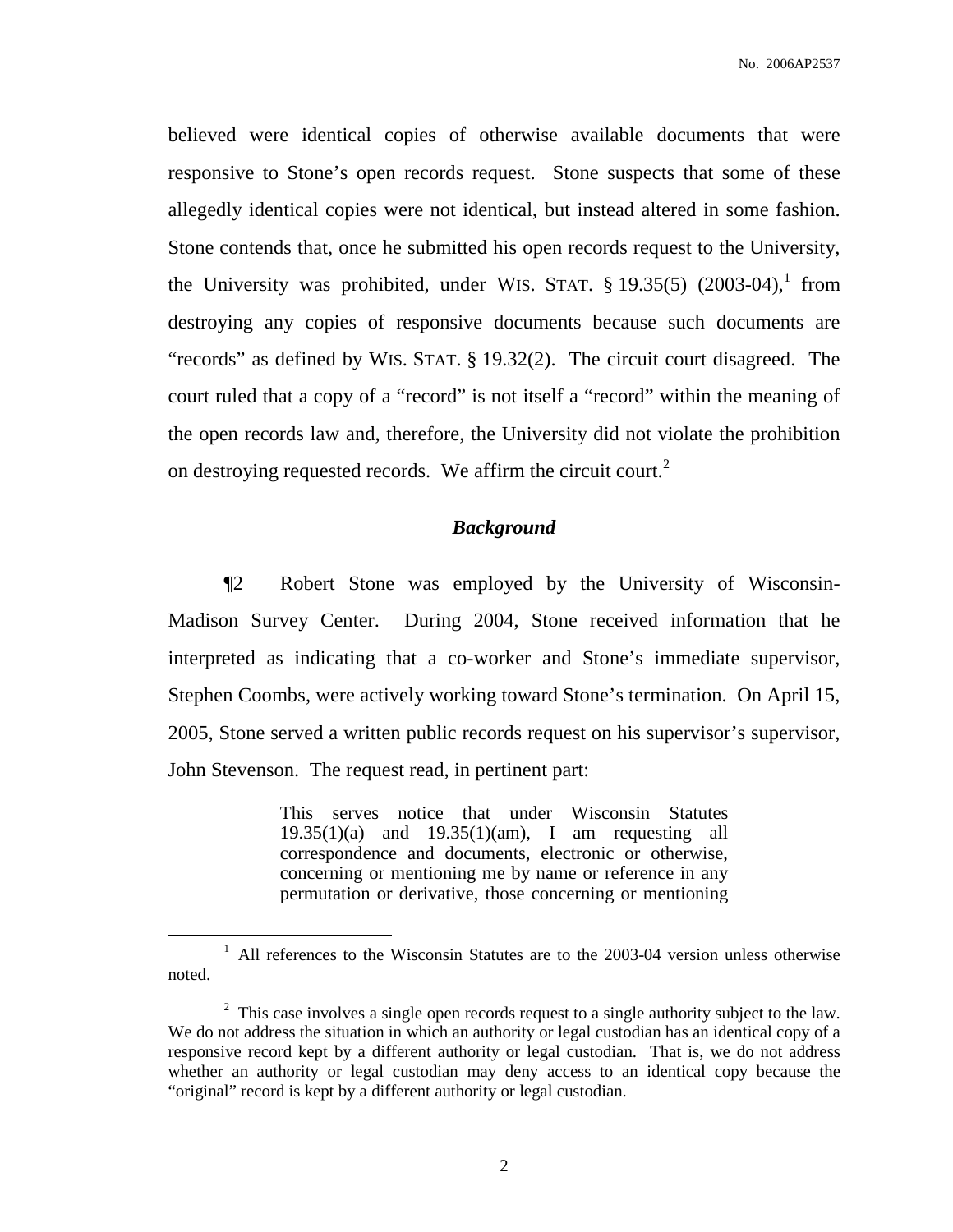performance or review in any permutation or derivative, and those that contain the terms "supervisor," "interview," or "questions" in any permutation or derivative, from 4/01/04 through the present. I request these from Steve Coombs, Lisa Klein, and John Stevenson.

¶3 Coombs and Stevenson were responsible for responding to Stone's open records request.<sup>3</sup> The two men searched electronic files on their computers, such as saved e-mails, looking for responsive documents. Coombs and Stevenson averred that they had no hard-copy documents responsive to Stone's request that were not also available in electronic form.<sup>4</sup> Both men printed out hard-copy versions of documents they believed might be responsive to Stone's request. Coombs took his documents to Kinko's for copying, and Stevenson personally made photocopies of documents he printed out. Both men admitted destroying some of these printouts and photocopies, but also averred that they destroyed only printouts and photocopies that were identical to either retained hard-copy documents or documents that remained available as electronic documents.

¶4 On April 28, 2005, Stevenson informed Stone that the requested records were available. Stone reviewed the materials, which, in his view, indicated that some records responsive to his request had not been made available, but had instead been destroyed. Stone petitioned for a writ of mandamus under WIS. STAT. § 19.37. Among other things, Stone alleged that Coombs and Stevenson "shredded documents that were within the scope of Stone's public records request."

<sup>&</sup>lt;sup>3</sup> Other University employees participated in locating responsive documents, but their participation adds nothing of substance to the facts we rely on in this opinion.

<sup>&</sup>lt;sup>4</sup> The exceptions to the averments summarized in paragraph 3 above relate to documents that are not at issue in this appeal. Furthermore, we recite only facts bearing on the limited issues before us. Stone has abandoned several arguments he made before the circuit court.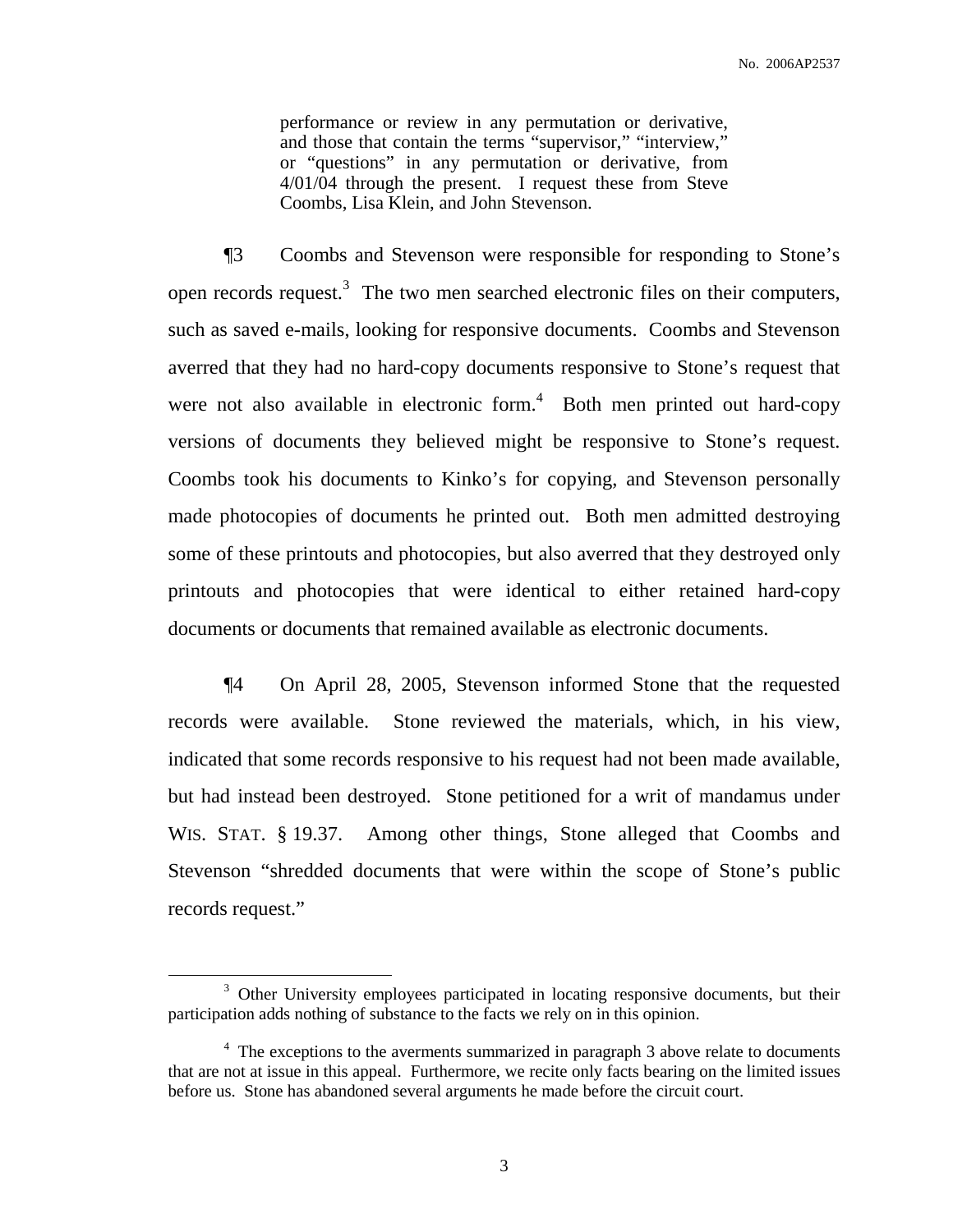¶5 Stone complained that Coombs and Stevenson failed to comply with the open records law by destroying responsive records in violation of WIS. STAT. § 19.35(5). Stone argued that a copy of a "record" is itself a "record" as that term is defined in WIS. STAT. § 19.32(2) and, therefore, the destruction of a copy of a "record" is prohibited by § 19.35(5). Stone argued that the destruction of copies prevented him or anyone else from determining whether any of the destroyed documents were responsive records that differed from the records retained by the University and made available to Stone.

¶6 The University moved for summary judgment, seeking dismissal of Stone's writ petition. The circuit court granted summary judgment in favor of the University. The circuit court assumed for purposes of summary judgment that the University shredded documents that, if viewed in isolation, were responsive to Stone's request because they fit the parameters of that request, including that they be in existence prior to the time Stone submitted his request.<sup>5</sup> The circuit court accepted as unrebutted Stevenson's and Coombs' averments that only identical copies were destroyed.<sup>6</sup> The court explained that Stone provided no evidence of a factual dispute regarding whether the destroyed documents were anything other than identical copies. The court then rejected Stone's argument that, because an identical copy of a "record" is itself a "record" under WIS. STAT. § 19.32(2), the destruction of identical copies of responsive documents that continue to exist is a

 $5$  There may or may not be a factual dispute as to whether any of the shredded documents were responsive. The University asserts that it is undisputed that all of the destroyed printouts and photocopies were created after Stone submitted his open records request and therefore, as a matter of law, such documents do not fit Stone's request, which sought documents created between April 1, 2004, and "the present," April 15, 2005. We need not address this issue. Like the circuit court, we assume that the destroyed documents Stone complains about were in existence before Stone submitted his request.

<sup>&</sup>lt;sup>6</sup> The circuit court does not mention Coombs specifically, but it is apparent that its finding on this topic covers both Stevenson and Coombs.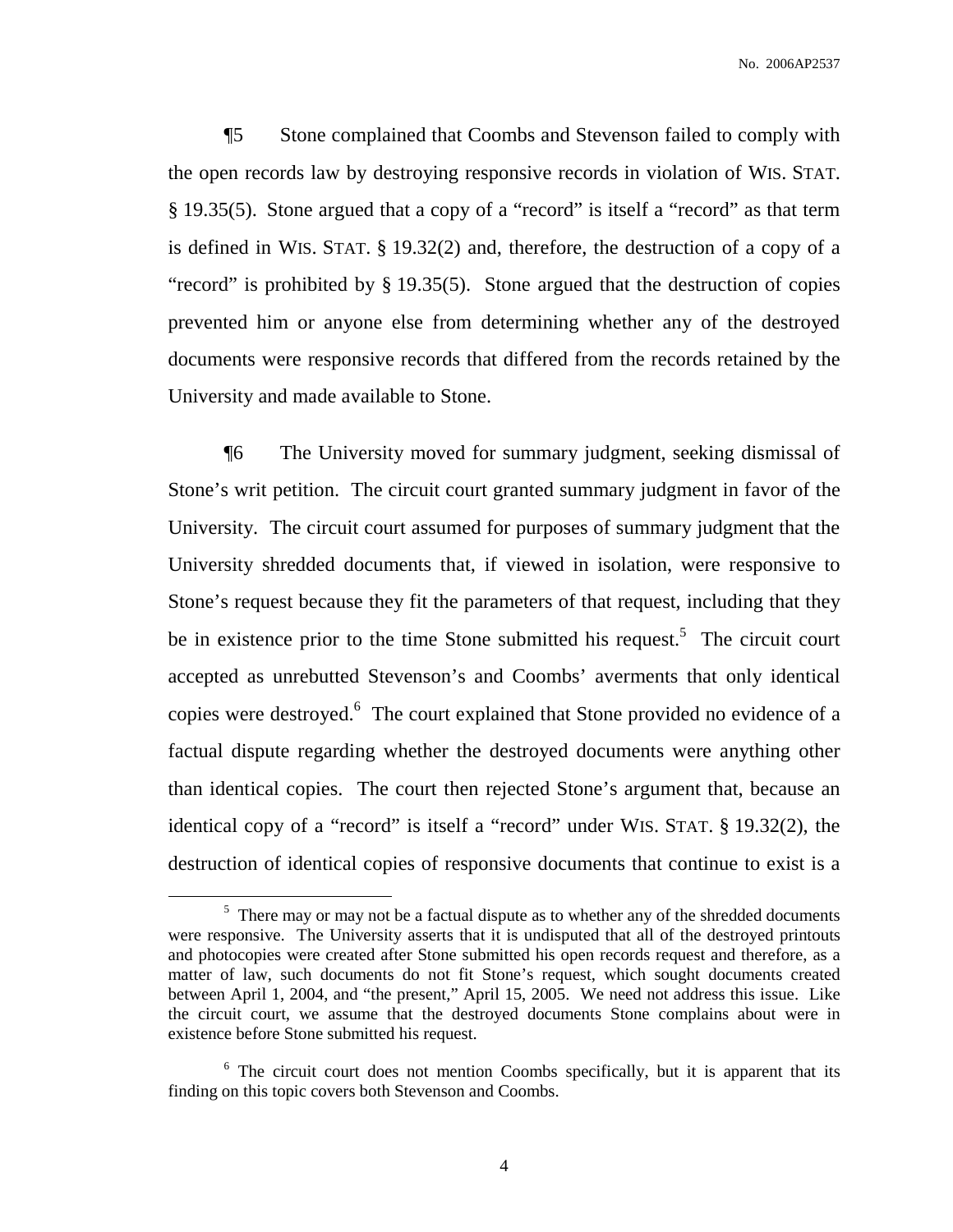violation of WIS. STAT. § 19.35(5). The circuit court wrote: "In this context, a record is the original document, whether in electronic form or paper, and any copies made from the original are not records but just that, copies."

### *Statutes Involved*

### ¶7 WISCONSIN STAT. § 19.32(2) provides:

"Record" means any material on which written, drawn, printed, spoken, visual or electromagnetic information is recorded or preserved, regardless of physical form or characteristics, which has been created or is being kept by an authority. "Record" includes, but is not limited to, handwritten, typed or printed pages, maps, charts, photographs, films, recordings, tapes (including computer tapes), computer printouts and optical disks. "Record" does not include drafts, notes, preliminary computations and like materials prepared for the originator's personal use or prepared by the originator in the name of a person for whom the originator is working; materials which are purely the personal property of the custodian and have no relation to his or her office; materials to which access is limited by copyright, patent or bequest; and published materials in the possession of an authority other than a public library which are available for sale, or which are available for inspection at a public library.

### ¶8 WISCONSIN STAT. § 19.35(5) provides:

RECORD DESTRUCTION. No authority may destroy any record at any time after the receipt of a request for inspection or copying of the record under sub. (1) until after the request is granted or until at least 60 days after the date that the request is denied or, if the requester is a committed or incarcerated person, until at least 90 days after the date that the request is denied. If an authority receives written notice that an action relating to a record has been commenced under s. 19.37, the record may not be destroyed until after the order of the court in relation to such record is issued and the deadline for appealing that order has passed, or, if appealed, until after the order of the court hearing the appeal is issued. If the court orders the production of any record and the order is not appealed, the record may not be destroyed until after the request for inspection or copying is granted.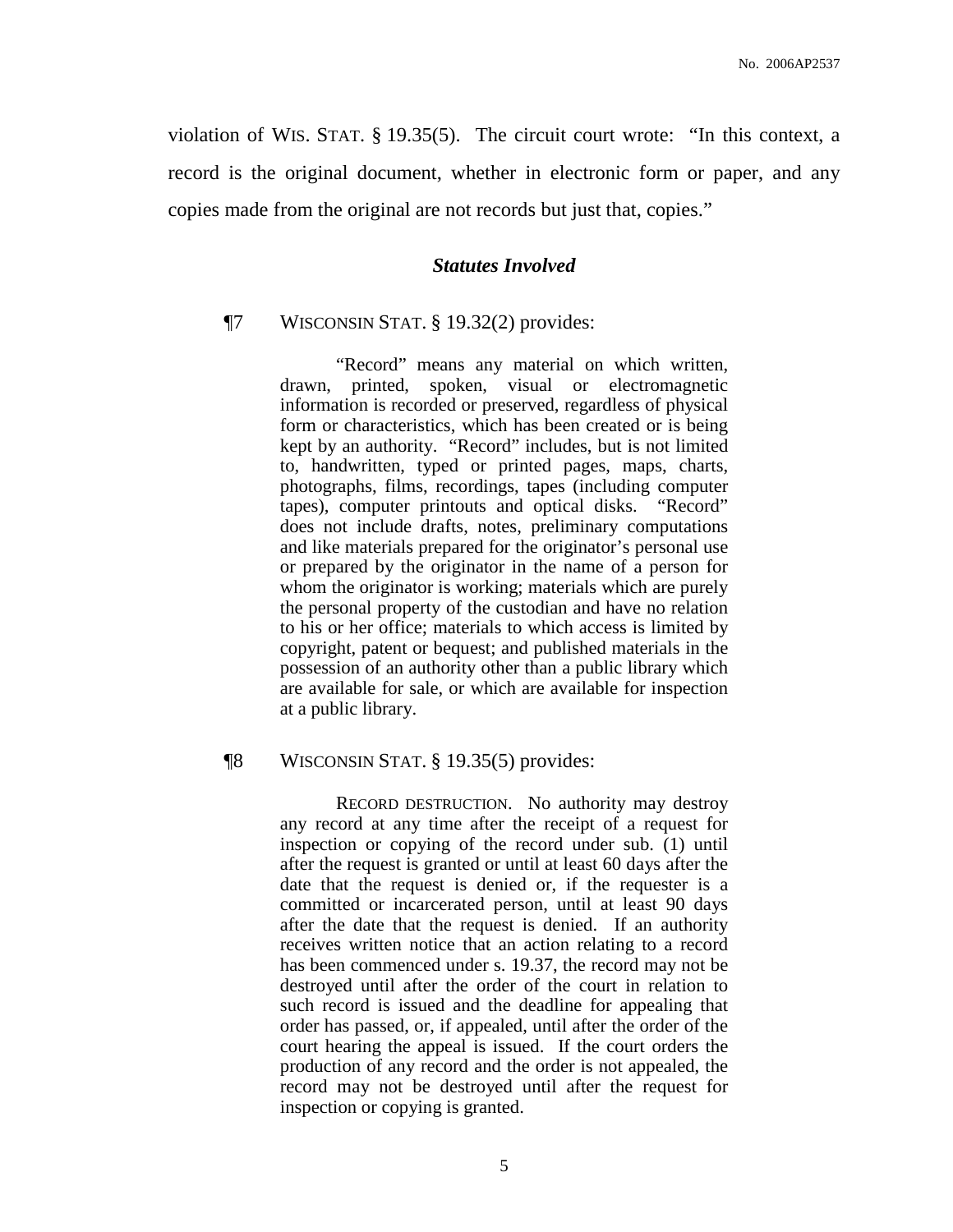### *Standard Of Review And Applicable Legal Principles*

¶9 We review summary judgment decisions *de novo*, applying the same methodology as the circuit court. *Green Spring Farms v. Kersten*, 136 Wis. 2d 304, 315-17, 401 N.W.2d 816 (1987). That methodology is well established and need not be repeated here. *See*, *e.g.*, *Lambrecht v. Estate of Kaczmarczyk*, 2001 WI 25, ¶¶20-24, 241 Wis. 2d 804, 623 N.W.2d 751. It is sufficient to say that we construe the facts in the light most favorable to the nonmoving party. *Strozinsky v. School Dist. of Brown Deer*, 2000 WI 97, ¶7 n.3, 237 Wis. 2d 19, 614 N.W.2d 443. And where, as here, the facts are not in dispute, our task is simply to apply the law to the undisputed facts. *Kraemer Bros. v. Dane County*, 229 Wis. 2d 86, 92-93, 599 N.W.2d 75 (Ct. App. 1999). The application of the open records statutes to undisputed facts is a question of law that we review *de novo*. *Hempel v. City of Baraboo*, 2005 WI 120, ¶21, 284 Wis. 2d 162, 699 N.W.2d 551.

¶10 Statutory language is given its common, ordinary, and accepted meaning, except that technical or specially defined words or phrases are given their technical or special definitional meaning. *State ex rel. Kalal v. Circuit Court for Dane County*, 2004 WI 58, ¶45, 271 Wis. 2d 633, 681 N.W.2d 110. We must construe a statute in the context in which it is used, not in isolation but as part of a whole, in relation to the language of surrounding or closely related statutes, and reasonably, to avoid absurd or unreasonable results. *Id.*, ¶46. A statute is ambiguous if it supports two or more reasonable interpretations. *See id.*, ¶47.

### *Discussion*

¶11 Stone argues that the circuit court erred when it ruled that a copy of a "record" is not itself a "record" within the meaning of the open records law and, therefore, the circuit court erred when it concluded as a matter of law that the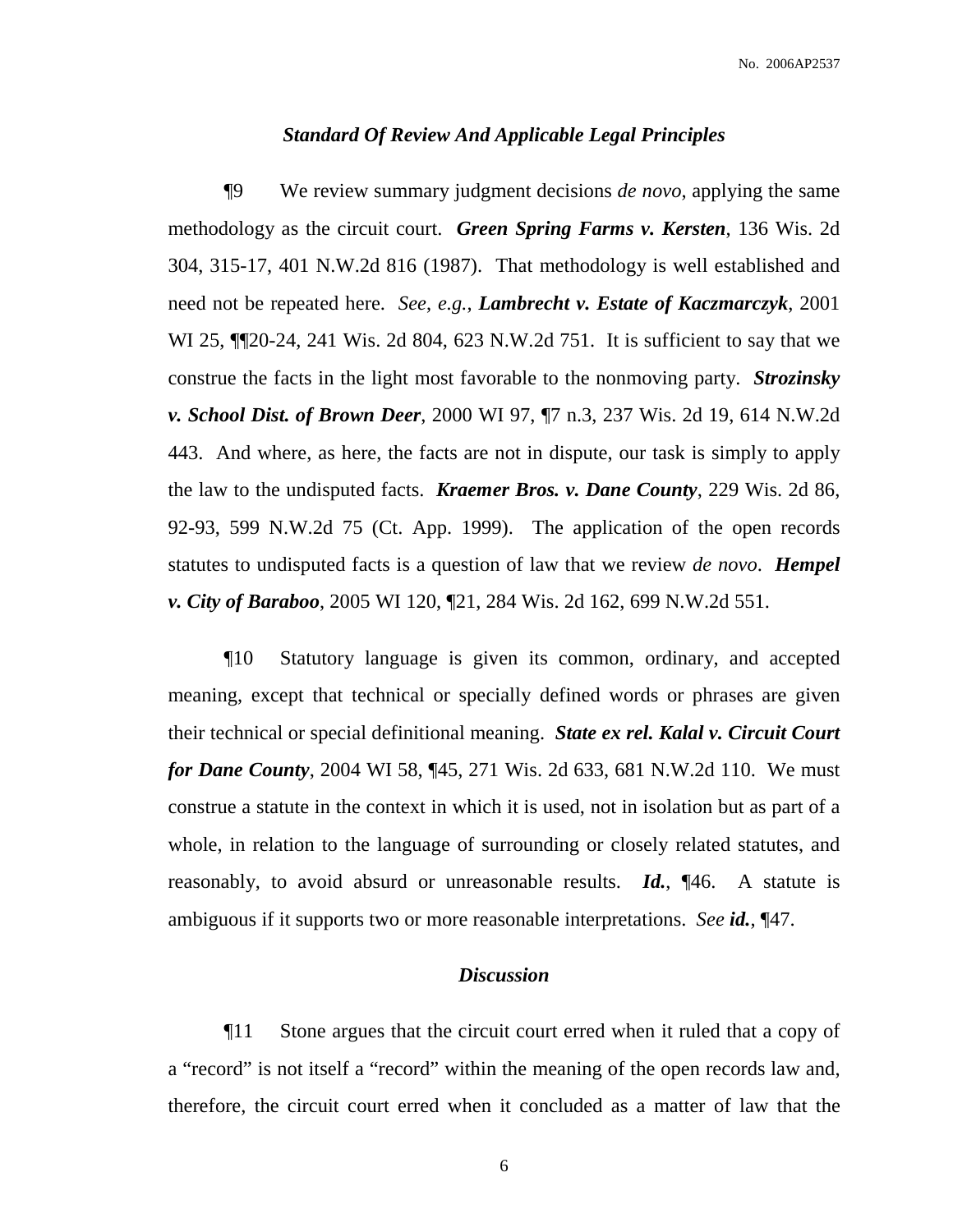University had not violated the prohibition on destroying requested records found in WIS. STAT. § 19.35(5).

¶12 WISCONSIN STAT. § 19.35(5) reads, in pertinent part: "*No authority may destroy any record* at any time after the receipt of a request ... until after the request is granted or until at least 60 days after the date that the request is denied ...." (Emphasis added.) The term "record," in turn, is defined in WIS. STAT. § 19.32(2). As is applicable here, § 19.32(2) defines a "record" as "any material on which ... information is recorded or preserved, regardless of physical form or characteristics, which has been created or is being kept by an authority."

¶13 For purposes of summary judgment, we accept Stone's assertion that it is undisputed that employees acting on behalf of the University destroyed printouts and photocopies of retained electronic records that were responsive to Stone's open records request and that the destruction occurred after Stone's request and within 60 days of Stone's request. Furthermore, we assume that, if viewed in isolation, the destroyed printouts and photocopies were "material on which ... information is recorded or preserved" and they were "created" and "kept" by an "authority." According to Stone, because "record," as defined in WIS. STAT. § 19.32(2), includes copies of responsive records, it follows that the University's destruction of the copies at issue here violated WIS. STAT. § 19.35(5).

¶14 Stone is concerned that the circuit court's interpretation of the open records law insulates the surreptitious destruction of somewhat altered versions of documents. In Stone's view, requesters and courts will always be at the mercy of a record-destroyer's own self-serving testimony because the destruction eliminates all possibility of independently confirming whether destroyed documents are identical copies. Here, for example, Stone argues that it is impossible for him to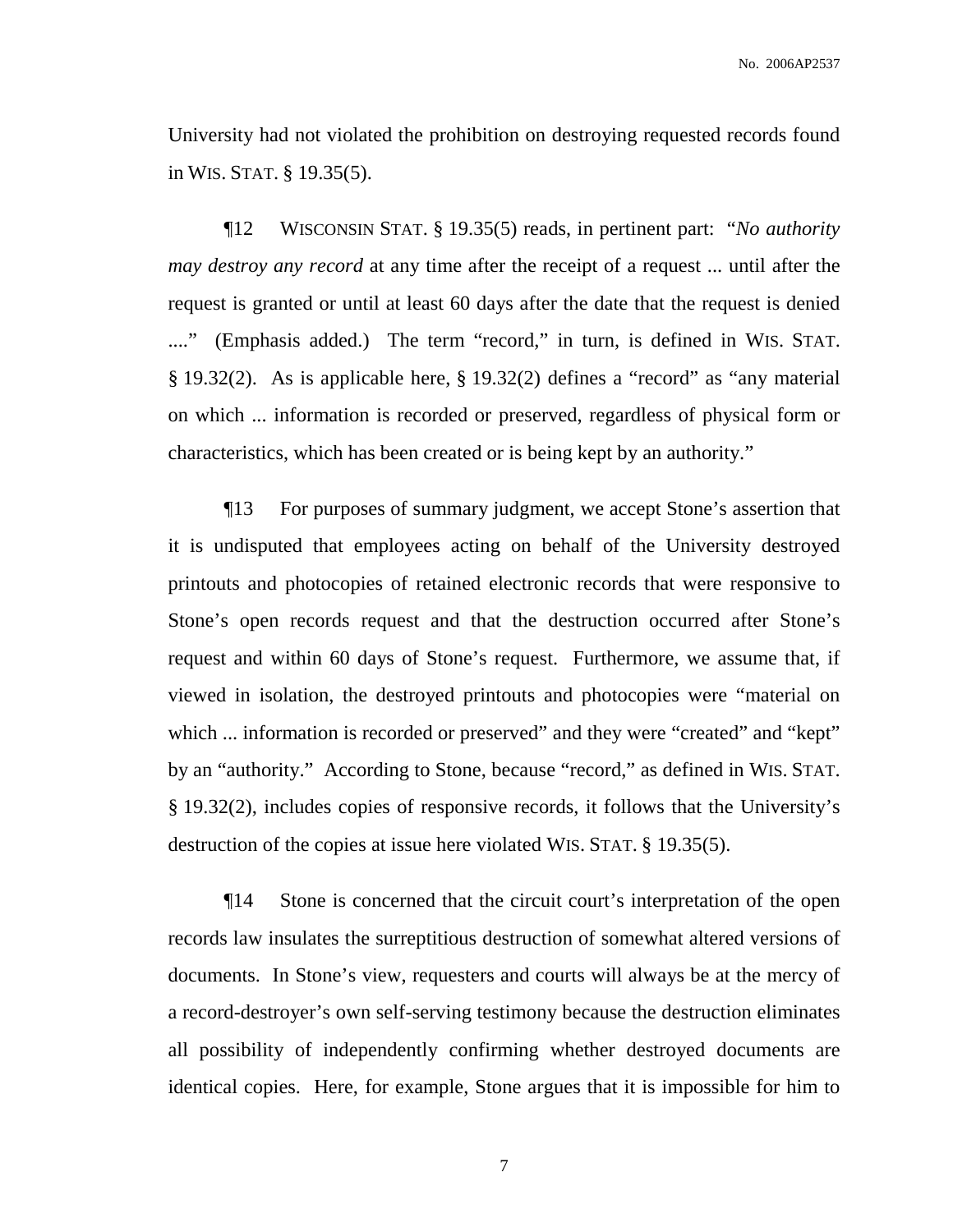rebut what he describes as the self-serving affidavits of Coombs and Stevenson. The solution, Stone contends, is to interpret two provisions of the open records law in tandem as prohibiting the destruction of copies, even copies that are truly identical copies. Stone's reasoning boils down to this:

- 1. What appears to be an identical copy of a record may in fact be a somewhat altered "new original" record.
- 2. Records custodians cannot be trusted to determine what is an identical copy and what is a "new original."
- 3. The destruction of alleged copies eliminates the possibility of later determining whether the "copy" was in fact a "new original."
- 4. Neither the prohibition on destroying a responsive record, WIS. STAT. § 19.35(5), nor the statute defining "record," WIS. STAT. § 19.32(2), excepts an identical copy of a record from the definition of "record."
- 5. The purpose of the open records law is fulfilled by interpreting the term "record" in § 19.32(2) as including all copies of responsive records and, therefore, interpreting § 19.35(5) as prohibiting the destruction of such copies.

¶15 Part of Stone's argument requires clarification before we proceed. Stone repeatedly asserts that, under the open records law, a requester is entitled to access to all records that satisfy his or her request and, because a copy is itself a "record," the requester is likewise entitled to access to all copies of such records. However, faced with the University's argument that such a requirement leads to the absurdity that a custodian would be required to provide access to multiple identical copies, Stone backpedals. In his reply brief, Stone says he has never argued "that an obligation exists to provide multiple copies, if that would mean the production of truly identical copies." The problem is that Stone makes exactly that argument, and necessarily so.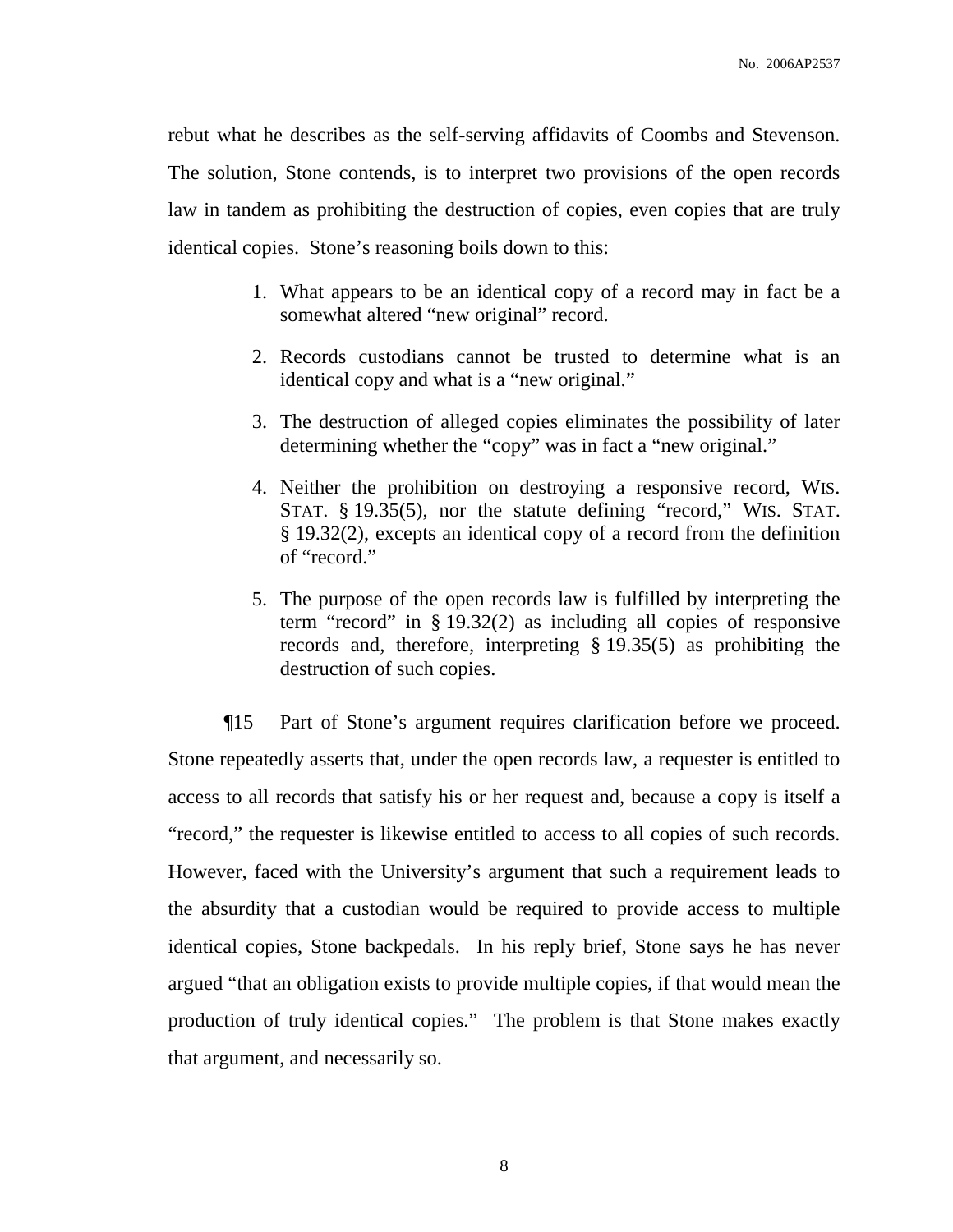¶16 If Stone is correct that WIS. STAT. § 19.35(5) prohibits the destruction of all copies of records, even identical copies, it would be because § 19.35(5)'s reference to "record" includes an identical copy. The term "record" is defined in WIS. STAT. § 19.32(2). If an identical copy is itself a "record" under § 19.32(2), then it is a "record" for purposes of both the access provisions in the open records law and the prohibition on destruction. Stone suggests no reason to believe that the term "record" might have one meaning in § 19.35(5) and a different meaning in § 19.32(2). Accordingly, if Stone is correct that § 19.35(5) prohibits the destruction of all identical copies, it follows that access provisions, such as § 19.35(1), create an obligation to provide access to all identical copies. For this reason, we interpret Stone's argument as including its necessary extension, namely, that the general definition of "record" in § 19.32(2) includes identical copies.<sup>7</sup>

¶17 Having clarified parts of Stone's argument, we turn our attention to the heart of his argument: that the term "record" in WIS. STAT. § 19.32(2) includes identical copies and, therefore, WIS. STAT. § 19.35(5) prohibits the destruction of such copies.

¶18 We begin with the proposition that a copy that is not different in some meaningful way from an original, regardless of the form of the original, is an identical copy. More specifically, a copy that is not meaningfully different from

 $\frac{7}{7}$  Before proceeding, we briefly address an assumption made by both Stone and the University. Both parties assume that the open records enforcement and penalty section, WIS. STAT. § 19.37, applies to a record destruction violation under WIS. STAT. § 19.35(5). Section 19.37 authorizes an action for mandamus seeking a court order for the release of requested records and certain other remedies to a requester who prevails in a mandamus action. WIS. STAT. § 19.37(1) and (2). That statute also authorizes an award of punitive damages when an authority "arbitrarily and capriciously" denies a request or delays in responding or charges excessive fees. WIS. STAT. § 19.37(3). We need not address § 19.37's applicability to violations of § 19.35(5) because we conclude that the undisputed facts show that the University did not violate § 19.35(5).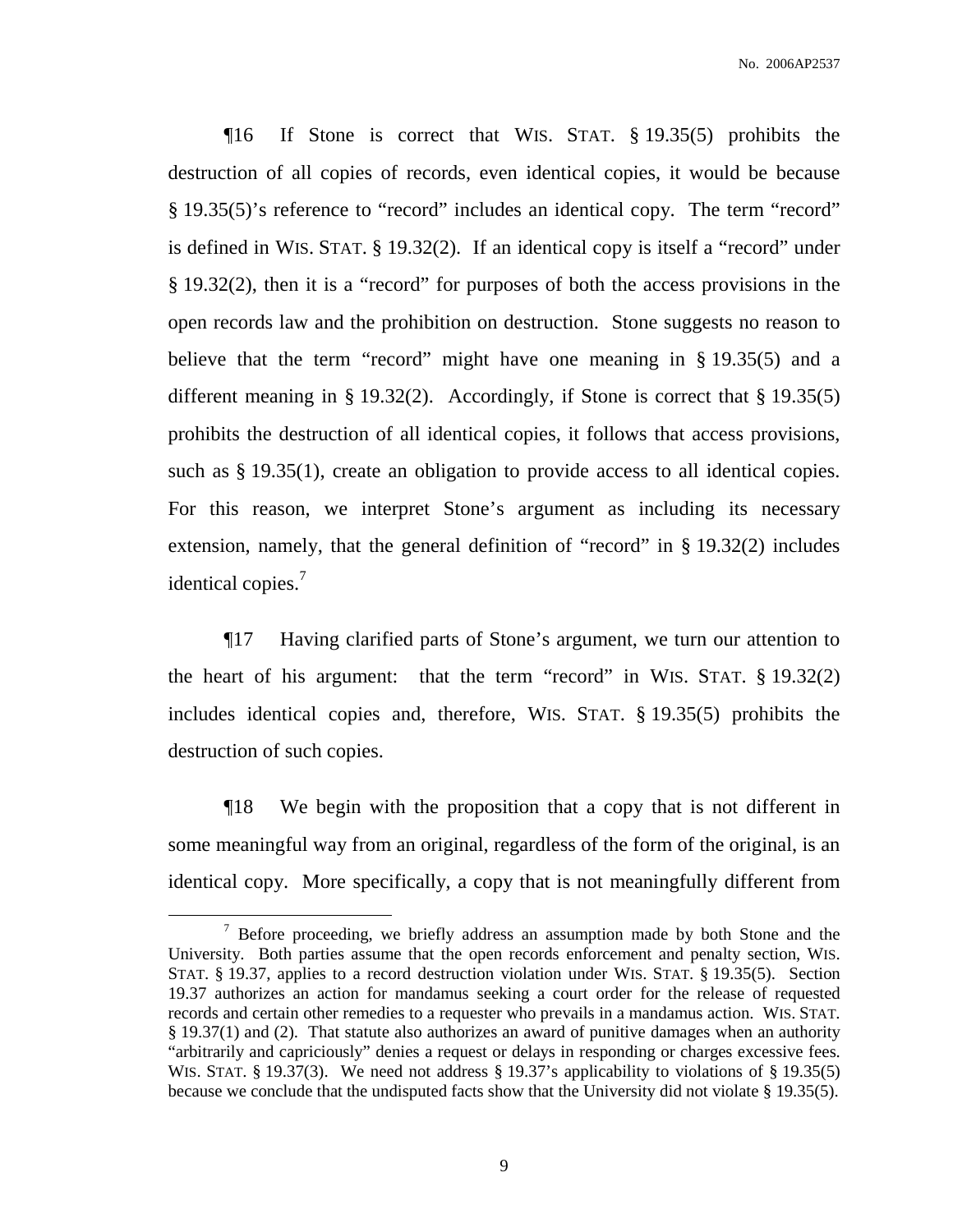an original for purposes of responding to a specific open records request is an "identical copy," as we use that term in this decision. If a "copy" differs in some significant way for purposes of responding to an open records request, then it is not truly an identical copy, but instead a different record. As Stone points out, some alterations, such as a copy with an added handwritten note or a copy that, unlike the original, indicates it was sent to additional parties, may turn the copy into a distinct record that must be disclosed. The University does not, nor could it reasonably, dispute this point.<sup>8</sup>

¶19 Stone's argument is hard to get a handle on because his goal is not obtaining access to identical copies, but rather to ensure the possibility—through some unspecified mechanism—that requesters like him will be able to verify whether an authority or custodian has granted access to all responsive records. To achieve this goal, Stone seeks an interpretation of the term "record" that necessarily includes documents he acknowledges requesters have no interest in that is, identical copies. What Stone really wants is an interpretation of the open records law that permits requesters like him to participate in deciding which documents are and which are not identical copies. We reject Stone's proffered interpretation.

¶20 First, we agree with the University that it would be absurd to construe the term "record" in WIS. STAT. § 19.32(2) as including an identical copy

<sup>&</sup>lt;sup>8</sup> Disputes may arise as to whether a document is an identical copy and we do not purport to fully define this term. The University argues, and Stone appears to agree, that an identical copy remains an identical copy even if coffee is spilled on it. But is a copy an identical copy if, unlike the original, it is printed on bright orange paper, suggesting greater urgency to the content? It might be that the answer to that question depends on context. Moreover, it would seem that drawing distinctions between identical copies and meaningfully altered copies is inherently dependent on context. We need not explore this issue here because nothing in the record before us suggests that any of the destroyed copies were altered in any particular way.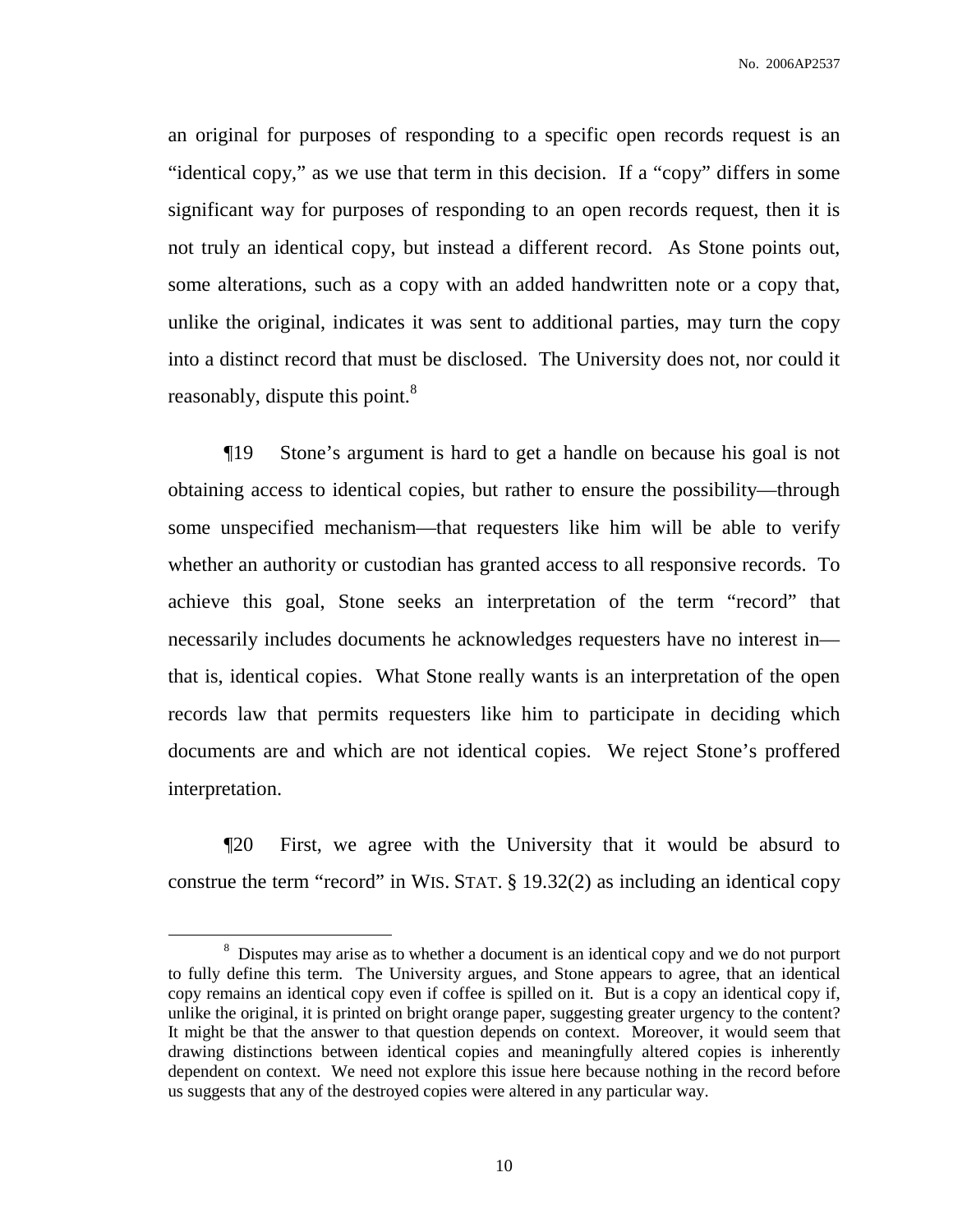of an otherwise available record. "Record" is defined in § 19.32(2) as "any material on which ... *information* is recorded or preserved, regardless of physical form or characteristics" (emphasis added). The obvious purpose of the open records law is to provide access to the recorded *information* in records. Granting access to just one of two or more identical copies fulfills this purpose. Likewise, it would be absurd to say that an authority or custodian violates WIS. STAT. § 19.35(5) by destroying an identical copy of an otherwise available record. As the University notes, such an interpretation would mean that the statute is violated even if multiple extra copies of an electronic record are printed out by mistake and then the extra identical copies are destroyed.

¶21 Stone's concern that requesters like him might be deprived of full access to responsive records is not unique to copies. Regardless whether copies are involved, a records custodian might inadvertently or deceptively fail to grant access to a responsive document. An inadvertent failure might be caused by a simple mistake or ignorance of the significance of a minor detail. In such situations, requesters often lack the ability to prove the inadvertence or deception. This possible problem may be somewhat greater when copies are involved, but the problem does not differ in kind from situations that do not involve copies.

¶22 What remains is Stone's argument that, in this particular case, it is disputed whether the documents destroyed by Coombs and Stevenson were merely printouts of electronic documents and identical photocopies of existing hard-copy documents.

¶23 The circuit court accepted as true, for purposes of summary judgment, the averments of Coombs and Stevenson that all of the copies they shredded were copies either provided to Stone or otherwise retained in electronic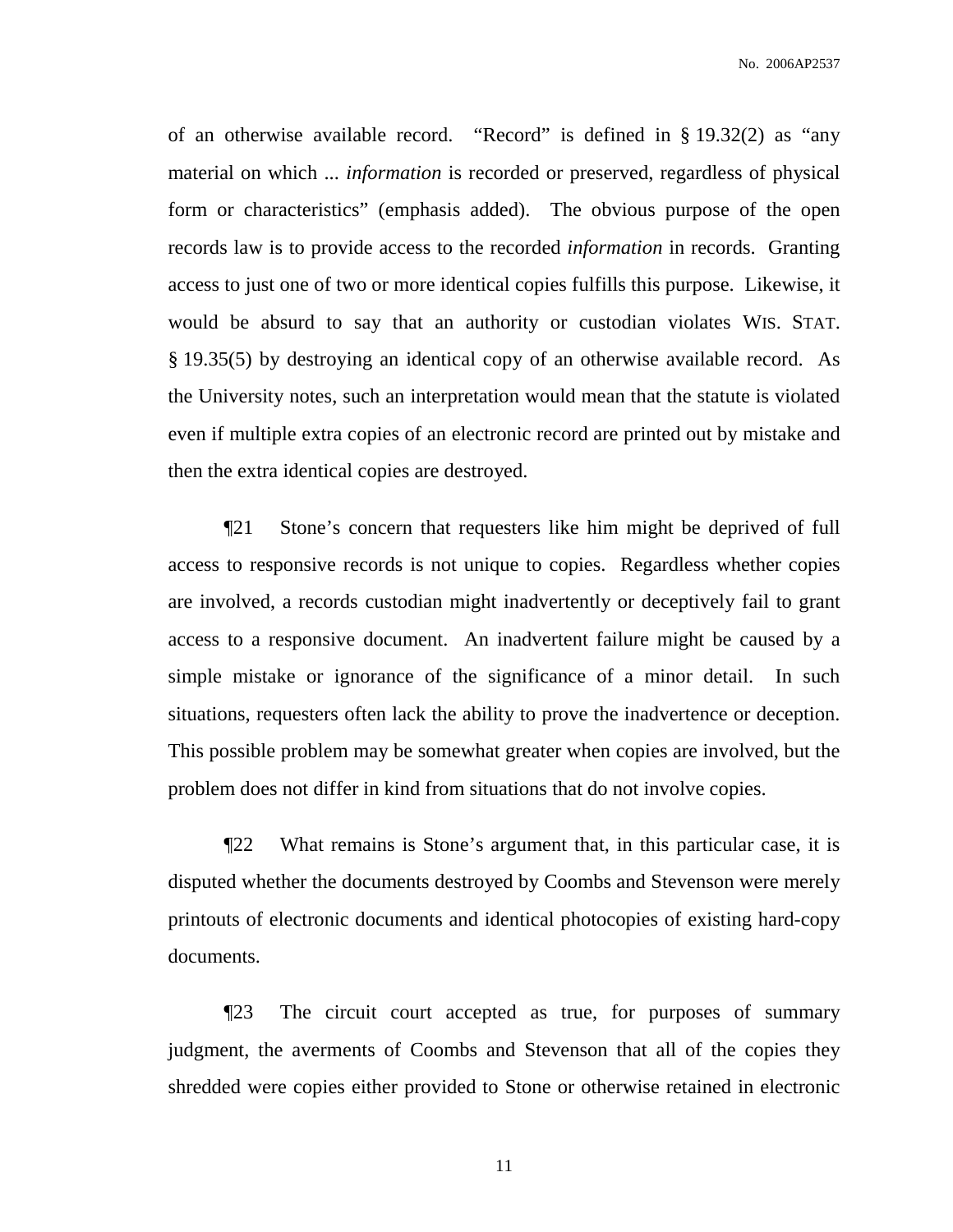No. 2006AP2537

form. The circuit court concluded that this was an undisputed fact because Stone provided no evidence that any destroyed documents were something other than identical to documents provided to Stone. Stone does not assert that he presented contrary evidence. Rather, he argues that he had no ability to present contrary evidence. Stone argues that he cannot know the contents of destroyed documents he has never seen. This argument does not differentiate Stone from requesters in non-copy situations. Such requesters will also often not know what they do not know and, consequently, be at the mercy of inadvertence or deception on the part of custodians.

¶24 Stone argues that Stevenson and Coombs might have inadvertently destroyed printouts or photocopies that were different than electronic and hardcopy documents they retained. Stone argues that what appear to be identical copies might contain "slight variations from the original" because they are really an earlier draft of the record or they have on them handwritten notes. According to Stone, it "would violate not only the letter, but, also, the spirit of Wisconsin's public records law to allow a custodian to compare records and destroy one set that appears—to him or her—to be similar or even identical to the original or to another copy."

¶25 Stone points to an e-mail Stevenson sent to Coombs referring to employment-related records as a reason to believe that Stevenson knowingly destroyed responsive documents. The e-mail reads:

> Thank you for all of these documents. As per your request, I have reviewed the rules and procedures to make sure that we only have the appropriate documents in there. You were correct in our conversation on the phone. Your interpretation was right – we only put in the performance review materials. I have taken care to shred the other documents, though you should keep your notes from meetings.